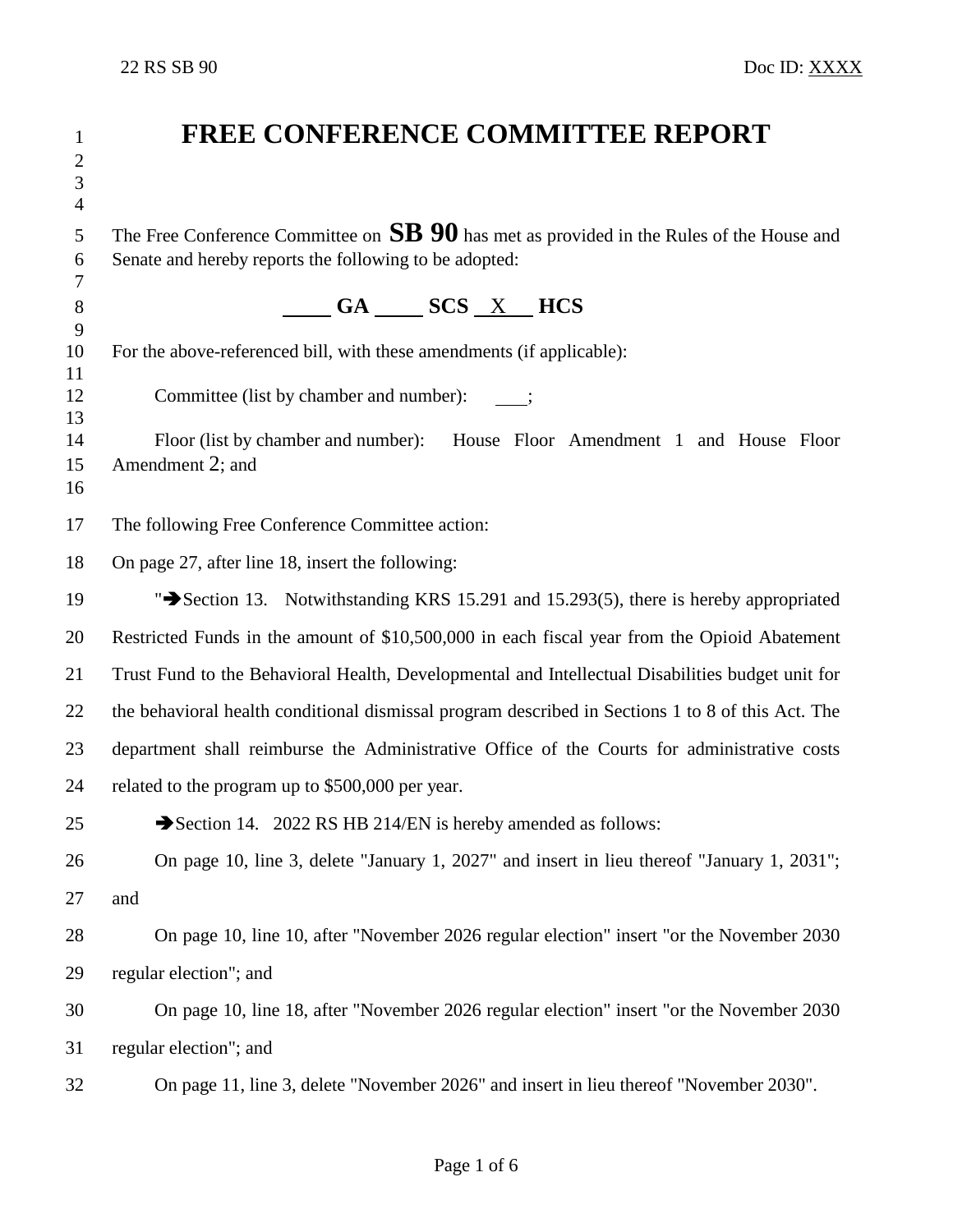| $\mathbf{1}$   |     |                                                                                           |                                                                                      | Section 15. KRS 625.090 is amended to read as follows:                                      |  |  |
|----------------|-----|-------------------------------------------------------------------------------------------|--------------------------------------------------------------------------------------|---------------------------------------------------------------------------------------------|--|--|
| $\overline{2}$ | (1) | The Circuit Court may involuntarily terminate all parental rights of a parent of a named  |                                                                                      |                                                                                             |  |  |
| 3              |     | child, if the Circuit Court finds from the pleadings and by clear and convincing evidence |                                                                                      |                                                                                             |  |  |
| 4              |     | that:                                                                                     |                                                                                      |                                                                                             |  |  |
| 5              |     | (a)                                                                                       | 1.                                                                                   | The child has been adjudged to be an abused or neglected child, as defined in               |  |  |
| 6              |     |                                                                                           | KRS 600.020(1), by a court of competent jurisdiction;                                |                                                                                             |  |  |
| 7              |     |                                                                                           | 2.                                                                                   | The child is found to be an abused or neglected child, as defined in KRS                    |  |  |
| 8              |     |                                                                                           | $600.020(1)$ , by the Circuit Court in this proceeding;                              |                                                                                             |  |  |
| 9              |     |                                                                                           | 3.<br>The child is found to have been diagnosed with neonatal abstinence syndrome at |                                                                                             |  |  |
| 10             |     |                                                                                           |                                                                                      | the time of birth, unless his or her birth mother:                                          |  |  |
| 11             |     |                                                                                           |                                                                                      | Was prescribed and properly using medication for a legitimate medical<br>a.                 |  |  |
| 12             |     | condition as directed by a health care practitioner that may have led to the              |                                                                                      |                                                                                             |  |  |
| 13             |     | neonatal abstinence syndrome; or                                                          |                                                                                      |                                                                                             |  |  |
| 14             |     |                                                                                           |                                                                                      | Is currently, or within ninety (90) days after the birth, enrolled in and<br>$\mathbf{b}$ . |  |  |
| 15             |     |                                                                                           | maintaining substantial compliance with both a substance abuse treatment             |                                                                                             |  |  |
| 16             |     | or recovery program and a regimen of prenatal care or postnatal care as                   |                                                                                      |                                                                                             |  |  |
| 17             |     | recommended by her health care practitioner throughout the remaining                      |                                                                                      |                                                                                             |  |  |
| 18             |     |                                                                                           |                                                                                      | term of her pregnancy or the appropriate time after her pregnancy; or                       |  |  |
| 19             |     |                                                                                           | 4.                                                                                   | The parent has been convicted of a criminal charge relating to the physical or              |  |  |
| 20             |     | sexual abuse or neglect of any child and that physical or sexual abuse, neglect,          |                                                                                      |                                                                                             |  |  |
| 21             |     | or emotional injury to the child named in the present termination action is likely        |                                                                                      |                                                                                             |  |  |
| 22             |     | to occur if the parental rights are not terminated;                                       |                                                                                      |                                                                                             |  |  |
| 23             |     | (b)                                                                                       | <u>1.</u>                                                                            | The Cabinet for Health and Family Services has filed a petition with the court              |  |  |
| 24             |     |                                                                                           | pursuant to KRS 620.180 or 625.050; or                                               |                                                                                             |  |  |
| 25             |     |                                                                                           | <u>2.</u>                                                                            | <i>child-placing agency licensed by the cabinet,</i><br>A<br>any<br>county<br>0r            |  |  |
| 26             |     |                                                                                           |                                                                                      | <u>Commonwealth's attorney, or a parent has filed a petition with the court</u>             |  |  |
| 27             |     |                                                                                           |                                                                                      | <i>under KRS 625.050</i> ; and                                                              |  |  |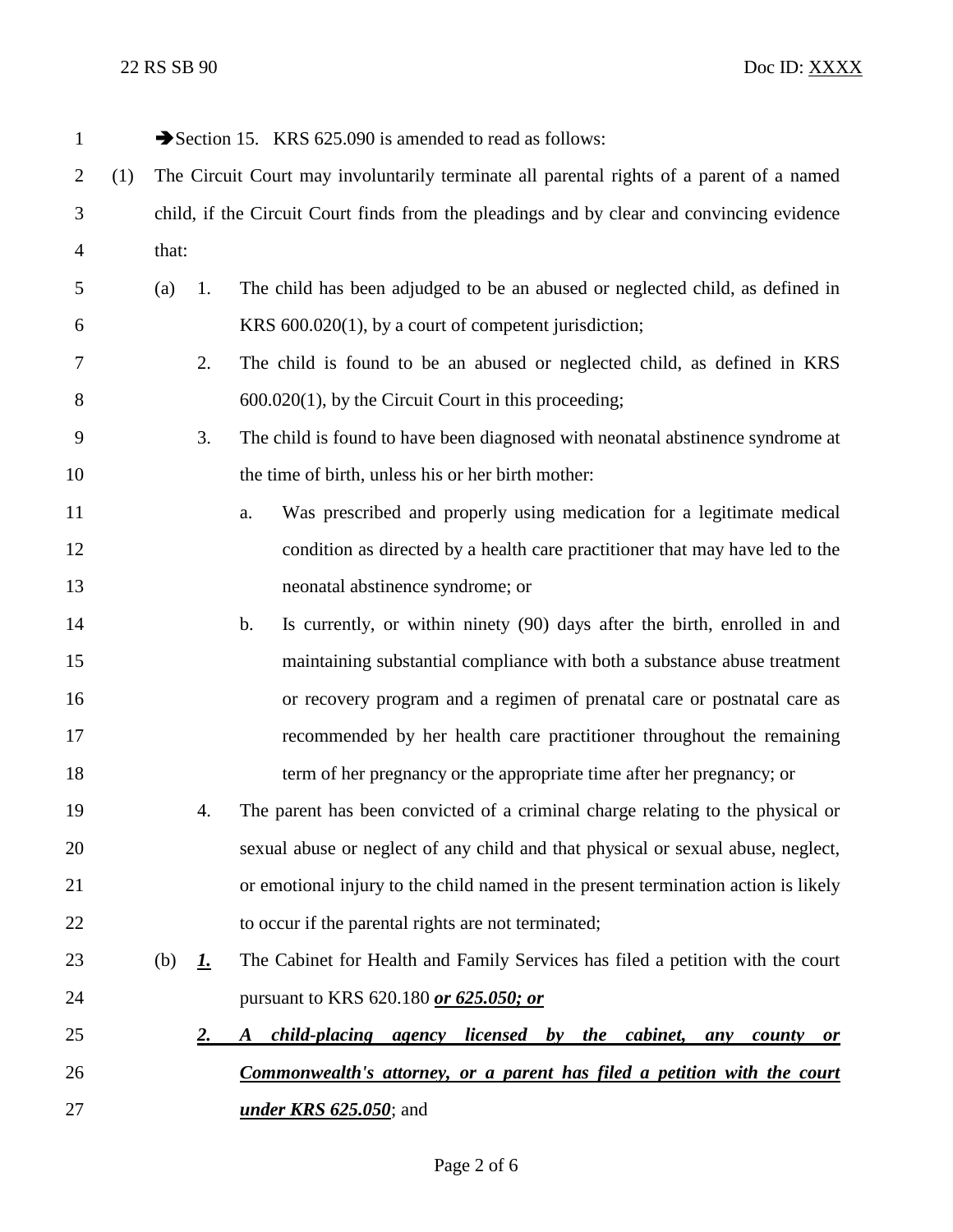22 RS SB 90 Doc ID: XXXX

| 1              |     | (c)                                                                                       | Termination would be in the best interest of the child.                                   |  |  |
|----------------|-----|-------------------------------------------------------------------------------------------|-------------------------------------------------------------------------------------------|--|--|
| $\overline{2}$ | (2) | No termination of parental rights shall be ordered unless the Circuit Court also finds by |                                                                                           |  |  |
| 3              |     | clear and convincing evidence the existence of one (1) or more of the following grounds:  |                                                                                           |  |  |
| $\overline{4}$ |     | (a)                                                                                       | That the parent has abandoned the child for a period of not less than ninety (90) days;   |  |  |
| 5              |     | (b)                                                                                       | That the parent has inflicted or allowed to be inflicted upon the child, by other than    |  |  |
| 6              |     |                                                                                           | accidental means, serious physical injury;                                                |  |  |
| 7              |     | (c)                                                                                       | That the parent has continuously or repeatedly inflicted or allowed to be inflicted       |  |  |
| 8              |     |                                                                                           | upon the child, by other than accidental means, physical injury or emotional harm;        |  |  |
| 9              |     | (d)                                                                                       | That the parent has been convicted of a felony that involved the infliction of serious    |  |  |
| 10             |     |                                                                                           | physical injury to any child;                                                             |  |  |
| 11             |     | (e)                                                                                       | That the parent, for a period of not less than six (6) months, has continuously or        |  |  |
| 12             |     |                                                                                           | repeatedly failed or refused to provide or has been substantially incapable of            |  |  |
| 13             |     |                                                                                           | providing essential parental care and protection for the child and that there is no       |  |  |
| 14             |     |                                                                                           | reasonable expectation of improvement in parental care and protection, considering        |  |  |
| 15             |     |                                                                                           | the age of the child;                                                                     |  |  |
| 16             |     | (f)                                                                                       | That the parent has caused or allowed the child to be sexually abused or exploited;       |  |  |
| 17             |     | (g)                                                                                       | That the parent, for reasons other than poverty alone, has continuously or repeatedly     |  |  |
| 18             |     |                                                                                           | failed to provide or is incapable of providing essential food, clothing, shelter, medical |  |  |
| 19             |     |                                                                                           | care, or education reasonably necessary and available for the child's well-being and      |  |  |
| 20             |     |                                                                                           | that there is no reasonable expectation of significant improvement in the parent's        |  |  |
| 21             |     |                                                                                           | conduct in the immediately foreseeable future, considering the age of the child;          |  |  |
| 22             |     | (h)                                                                                       | That:                                                                                     |  |  |
| 23             |     |                                                                                           | The parent's parental rights to another child have been involuntarily terminated;<br>1.   |  |  |
| 24             |     |                                                                                           | 2.<br>The child named in the present termination action was born subsequent to or         |  |  |
| 25             |     |                                                                                           | during the pendency of the previous termination; and                                      |  |  |
| 26             |     |                                                                                           | 3.<br>The conditions or factors which were the basis for the previous termination         |  |  |
| 27             |     |                                                                                           | finding have not been corrected;                                                          |  |  |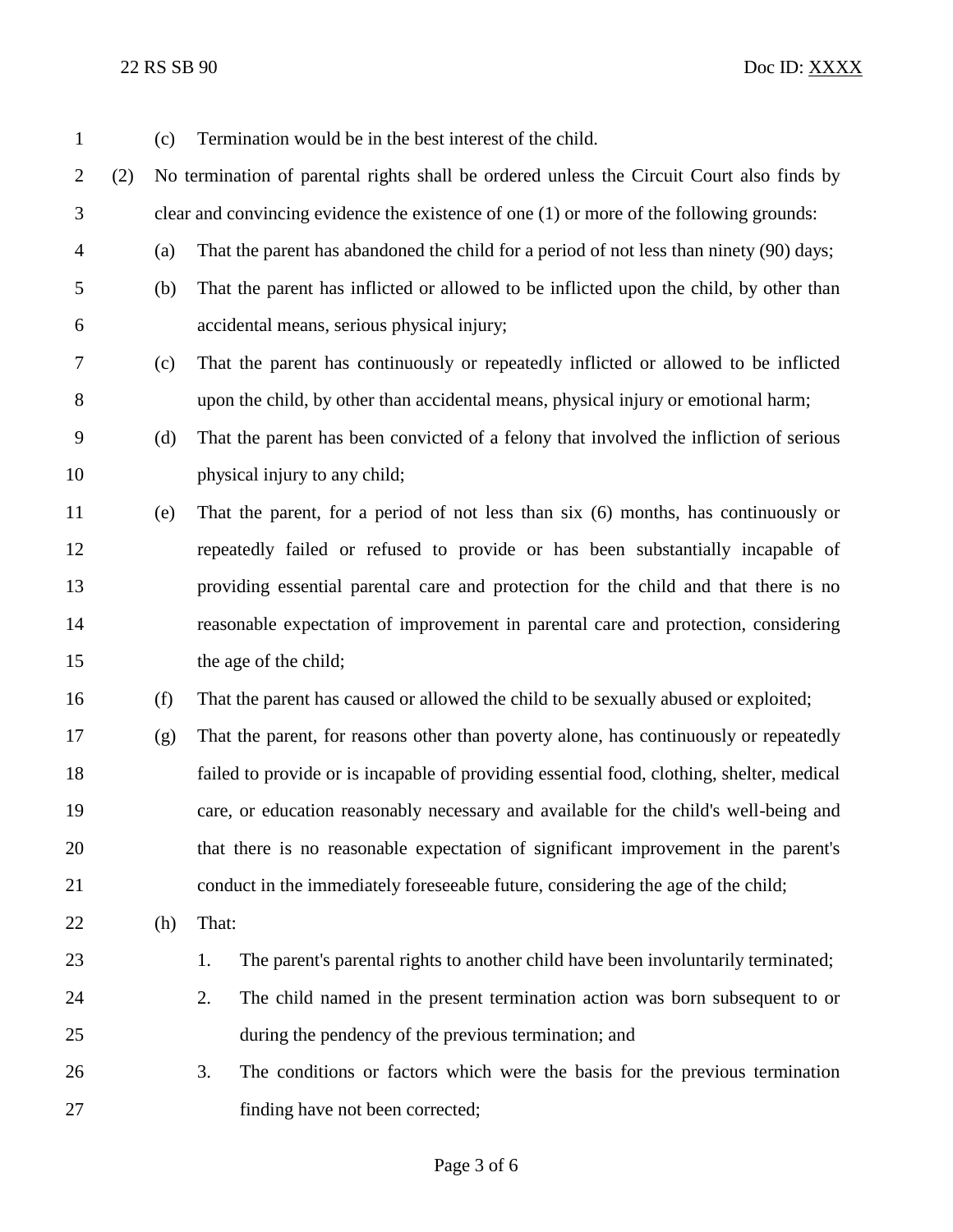(i) That the parent has been convicted in a criminal proceeding of having caused or contributed to the death of another child as a result of physical or sexual abuse or neglect; (j) That the child has been in foster care under the responsibility of the cabinet for fifteen (15) cumulative months out of forty-eight (48) months preceding the filing of the petition to terminate parental rights; or (k) That the child has been removed from the biological or legal parents more than two (2) times in a twenty-four (24) month period by the cabinet or a court. (3) In determining the best interest of the child and the existence of a ground for termination, the Circuit Court shall consider the following factors: (a) Mental illness as defined by KRS 202A.011(9), or an intellectual disability as defined by KRS 202B.010(9) of the parent as certified by a qualified mental health professional, which renders the parent consistently unable to care for the immediate and ongoing physical or psychological needs of the child for extended periods of 15 time: (b) Acts of abuse or neglect as defined in KRS 600.020(1) toward any child in the family; (c) If the child has been placed with the cabinet, whether the cabinet has, prior to the filing of the petition made reasonable efforts as defined in KRS 620.020 to reunite the child with the parents unless one or more of the circumstances enumerated in KRS 610.127 for not requiring reasonable efforts have been substantiated in a written 21 finding by the District Court; (d) The efforts and adjustments the parent has made in his circumstances, conduct, or conditions to make it in the child's best interest to return him to his home within a reasonable period of time, considering the age of the child; (e) The physical, emotional, and mental health of the child and the prospects for the improvement of the child's welfare if termination is ordered; and (f) The payment or the failure to pay a reasonable portion of substitute physical care and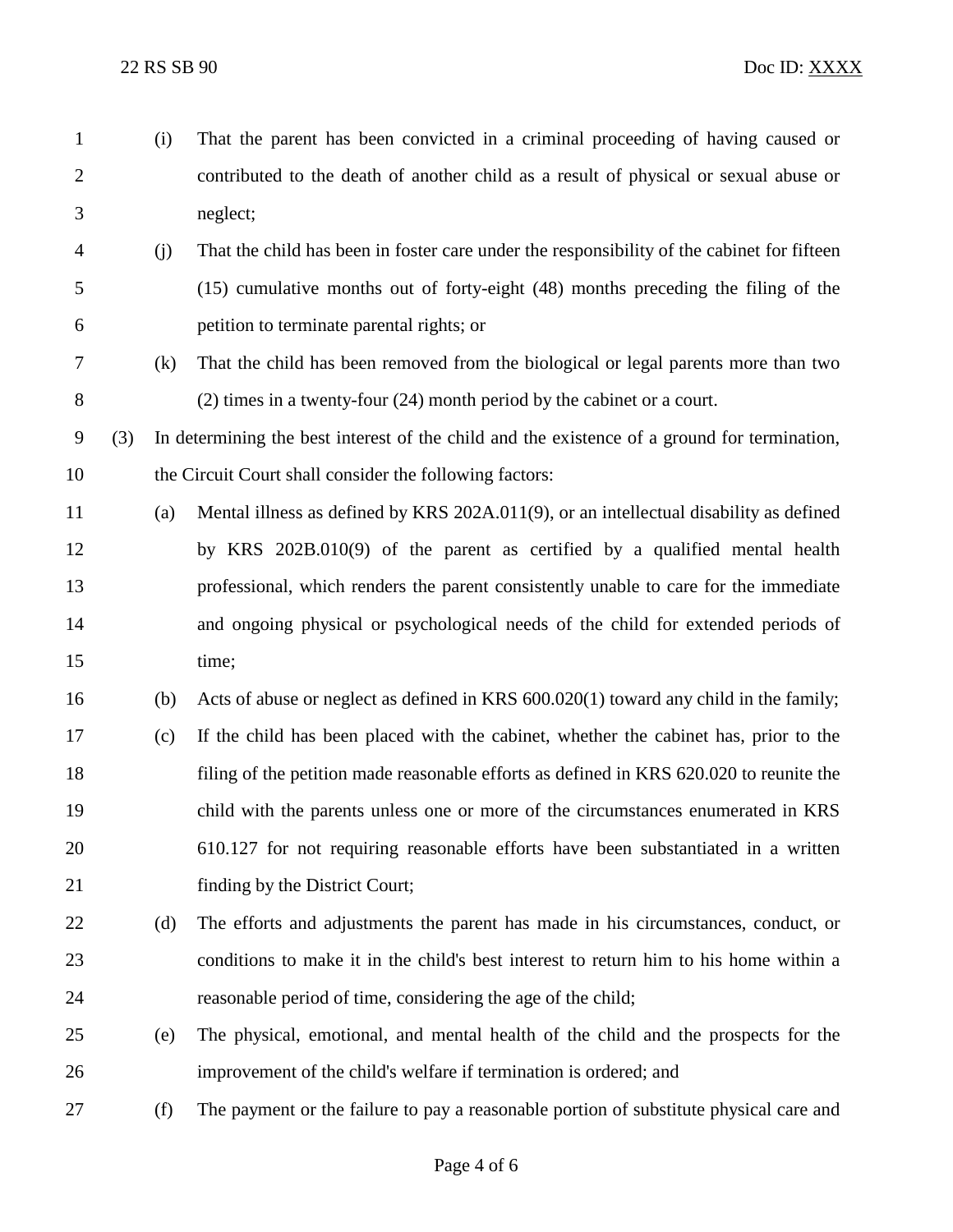| $\mathbf{1}$   |     |     | maintenance if financially able to do so.                                                       |
|----------------|-----|-----|-------------------------------------------------------------------------------------------------|
| $\overline{2}$ | (4) |     | If the child has been placed with the cabinet, the parent may present testimony concerning      |
| 3              |     |     | the reunification services offered by the cabinet and whether additional services would be      |
| $\overline{4}$ |     |     | likely to bring about lasting parental adjustment enabling a return of the child to the parent. |
| 5              | (5) |     | If the parent proves by a preponderance of the evidence that the child will not continue to     |
| 6              |     |     | be an abused or neglected child as defined in KRS $600.020(1)$ if returned to the parent the    |
| 7              |     |     | court in its discretion may determine not to terminate parental rights.                         |
| 8              | (6) |     | Upon the conclusion of proof and argument of counsel, the Circuit Court shall enter             |
| 9              |     |     | findings of fact, conclusions of law, and a decision as to each parent-respondent within        |
| 10             |     |     | thirty (30) days either:                                                                        |
| 11             |     | (a) | Terminating the right of the parent; or                                                         |
| 12             |     | (b) | Dismissing the petition and stating whether the child shall be returned to the parent or        |
| 13             |     |     | shall remain in the custody of the state."; and                                                 |
| 14             |     |     | On page 1, line 1, amend the title to read, "AN ACT relating to legal proceedings and           |
| 15             |     |     | making an appropriation therefor.".                                                             |
| 16<br>17       |     |     |                                                                                                 |